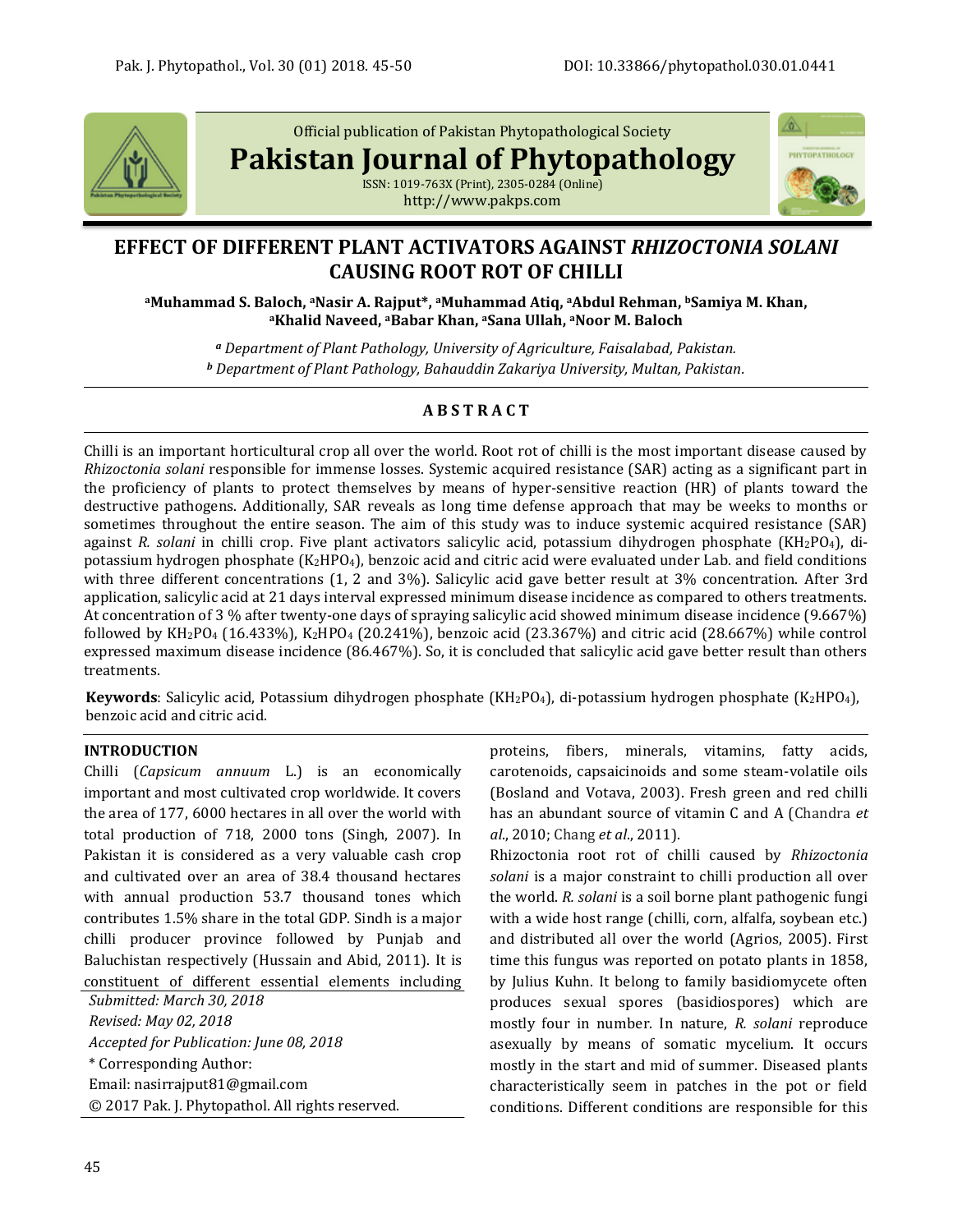disease including, soil moisture, type of soil and delayed emergence of plants. The disease is more common at seedling stage but also affects mature plants consequently sever crop losses. Defoliation, wilting, vascular discoloration and stunting growth are the most prominent symptoms of root rot of chilli (Sanogo, 2003). Currently, there is no commercially reliable hybrid variety of chilli having resistance against *R. solani*  (Muhyi and Bosland, 1992).

Systemic acquired resistance (SAR) means of specific signals transferring pathway which play a significant role in the entire life of plants to defend themselves against destructive pathogens. When SAR path is activated, it's just an indication of disease and consequently plant develop necrotic lesion due to hypersensitive response (HR). SAR stimulates a broad range induction of systemic resistance in the plants (Hunt, 1996). SAR is a very useful approach and an inquisitive model for transducing signals. Understanding the biochemical variations consequences of cautious conditions which could permit the development of improved disease resistant transgene or else inventive sort of defensive plant chemicals act as stimuli in plant breeding and genetics for disease resistance tools (Ryals *et al.,* 1996). The objective of this study was to manage the Rhizoctonia root rot by using different plant activators.

#### **MATERIALS AND METHODS**

This tentative work was conducted at Department of Plant Pathology, University of Agriculture, Faisalabad to evaluate systemic acquired resistant (SAR) through exogenous application of plant activators against Rhizoctonia root rot of chilli.

**Collection of plant disease samples:** Samples were collected on the basis of typical disease symptoms from the different localities of Faisalabad as well as Chiniot district and preserved in freezer at  $4^{\circ}$ C for 5-7 days.

**Isolation and pure culture of pathogen:** Samples were surface sterilized with 5% bleach for 1 minute then washed three times with distilled water and plated on PDA medium. Pathogens were isolated from newly growing tip by using sterilized inoculating needle and

plated on sterilized PDA media. Plates were incubated at  $25^{\circ}$ C $\pm$  2°C and observed daily for checking growth of colonies in petri plates (9cm dia). Sub-culturing was done from single spore technique to obtain pure culture. **Preparation of plant activators concentrations:**  Salicylic acid, citric acid, benzoic acid, KH2PO4 and K2HPO<sup>4</sup> were purchased from Lyallpur chemical company, Faisalabad. Three concentrations 1, 2 and 3 % from each activator were prepared by dissolving in equal volumes of  $ddH_2O$  and  $C_2H_6O$  by adjusting pH 7 with 1N NaOH.

*In-vitro* **evaluation of different plant activators:** 1 ml concentration from each chemical was added and well distributed in Petri plates having diameter 5 cm with three replications, and then poured sterilized PDA even cover the bottom of the plate and gently shake to mix homogenously. Three days old culture of *R. solani* was selected for inoculation and 8 mm disks were seeded centrally in the Petri dishes then incubated at 27±1°C. Three petri dishes without plant activators inoculation were kept as control. Each treatment was repeated thrice to reduce experimental error. The percentage reduction of growth (RG) ratio was calculated according to the following formula (Amer, 1995):

Reduction growth (%) 
$$
\frac{RNT - RT}{RNT} \times 100
$$

Where: RNT = Radius for non-treated media (control) RT = Radius for treated media.

## **Effect of different plant activators on plant growth and disease development**

**Pot experiment:** Seedlings of commonly grown variety of chilli (Sanam) were transplanted into earthen pots of 20 cm diameter; having 2 kg steam sterilized sandy clay loam soil. The soil was artificially infested with pathogen inoculum at 10<sup>4</sup> conidia/ g of soil before sowing (Zote *et al.,* 1996). The soil was also amended with the plant activators and with three concentrations, i.e. 1, 2 and 3 %. After transplanting, the sterilized water was applied to the seedlings. After 45 days, the plants were uprooted carefully and roots were washed with tap water. Data was recorded and root infection was calculated by following Formula.

#### Root infection (%) Total number of root pieces colonized by the fungus  $\times 100$

# The total number of root pieces studies

**Field experiment:** All plant activators were also evaluated under in field conditions against *R. solani*. The plot size was  $5\times3$  m<sup>2</sup>, there were10 rows per plot with row to row distance of 30 cm. The chilli seedlings were transplanted in the field and irrigated accordingly to maintain 50% water holding capacity. After 3 weeks' different plant activators *viz.* Salicylic acid, Citric acid, Benzoic acid,  $KH_2PO_4$  and  $K_2HPO_4$  were sprayed at 1%,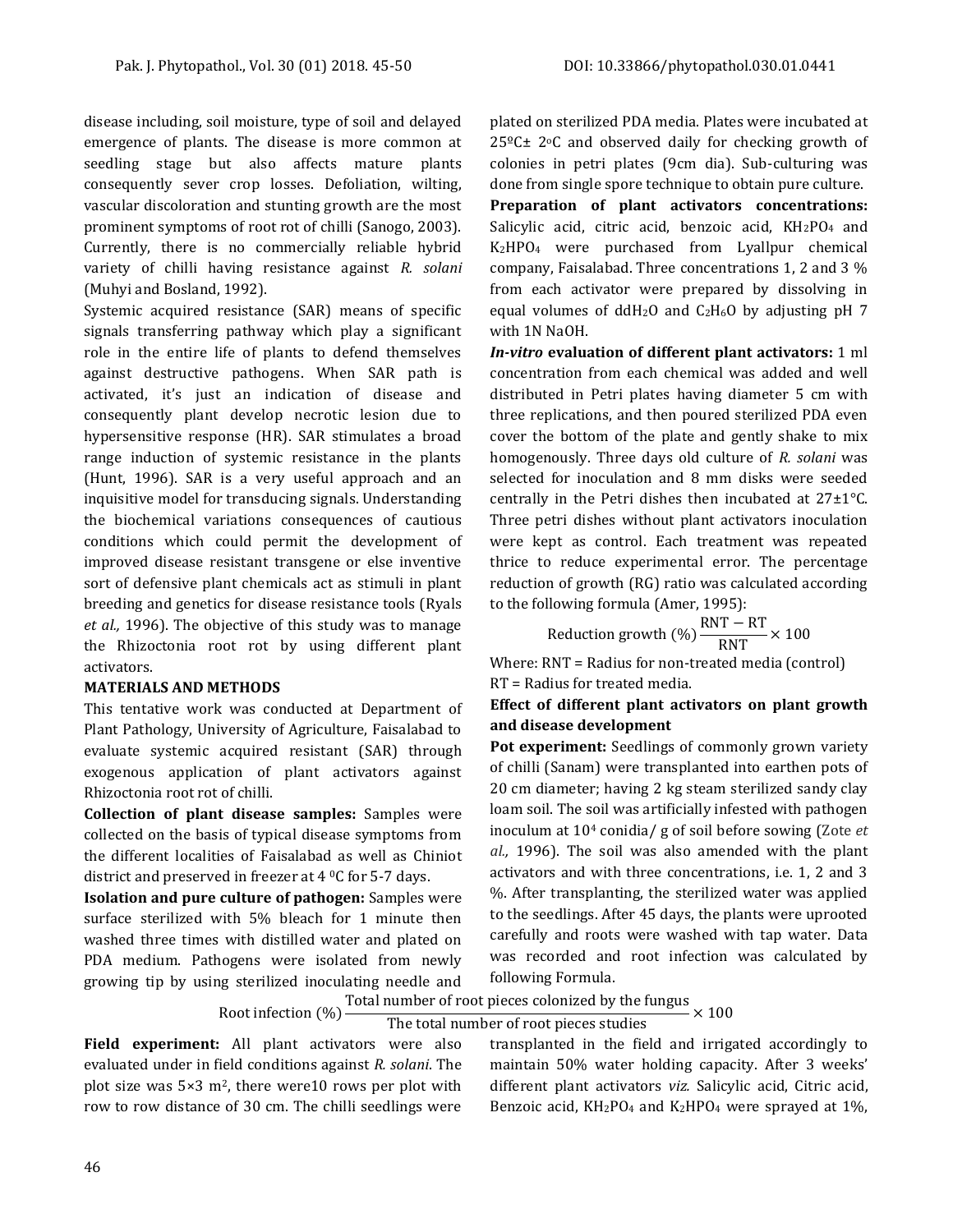2% and 3% concentrations to induce Systemic Acquired Resistance (SAR) against *R. solani* and 2nd spray was done after 14 days of first application. The treatments were repeated three times and control (without any treatment) was used for comparison. The application of plant activators was done early in the morning with the help of knapsack sprayer.

**Collection of data:** Data was recorded at 7 and 14 days of 1st spray application and again 21 and 28 days after 2nd spray application interval. This disease usually appears at seedling and flowering stages. It was recorded at both stages as reported (Farooq et *al.,* 2005). Disease was recorded visually and rated by using the following scale given by (Iqbal *et al.,* 2005).

| Sr.No.                                            | Response                    | Scale                         |
|---------------------------------------------------|-----------------------------|-------------------------------|
| 1                                                 | <b>Highly Resistant</b>     | Less than 1% of plant wilted. |
| 2                                                 | Resistant                   | 1-10% of plants wilted.       |
| 3                                                 | <b>Moderately Resistant</b> | 11-20% of plants wilted       |
| 4                                                 | Susceptible                 | 21-50% of plants wilted       |
| 5                                                 | <b>Highly Susceptible</b>   | 51% or more of plants wilted  |
| Disease incidence was calculated by the following |                             |                               |

se incidence was calculated by the following formula:

Disease incidence (%) Total number of plants inspected  $\times$  100 Number of diseased plants

# **STATISTICAL ANALYSIS**

The statistical test was performed by using SAS statistical software. Means were sorted out by using Fisher's least significant difference (LSD) procedure (Steel *et al.,* 1997).

#### **RESULTS**

The data analysis revealed that salicylic acid expressed statistically better results as compared to all others treatments. At *in-vitro* experiment 1, 2 and 3% concentrations of salicylic acid showed minimum mycelial growth (3.63, 2.46 and 1.14 cm) followed by KH2PO<sup>4</sup> (3.70, 2.63 and 1.8 cm), K2HPO<sup>4</sup> (3.76, 2.50 and 1.94 cm), benzoic acid (4.56, 3.47 and 2.2 cm) and citric acid (3.66, 3.49 and 2.3 cm) while control expressed maximum mycelial growth (5 cm). Salicylic acid exhibited significant reduction in fungal growth colony at concentration of 3% followed by all other concentrations (Figure 1).



Figure. 1. Mycelial growth for *R. solani* culture incorporated with salicylic acid, citric acid, benzoic acid, KH2PO<sup>4</sup> and K2HPO<sup>4</sup> concentrations. S.A= Salicylic acid, C.A= Citric acid, B.A= Benzoic acid and CK= Control with 1, 2 and 3% different concentrations.

Similarly, the effect of different plant activators on the growth of chilli plants showed that minimum root infection (4.34 %) was observed in salicylic acid and maximum infection (11.30 %) was observed in citric acid treated plants at concentration of 3 % as compared to other concentrations (Figure 2). Maximum root and shoot length (6.78 and 17.88 cm) was observed in case of salicylic acid at higher concentration while minimum (4.97 and 13.06 cm) lengths of root and shoot were recorded in citric acid at same concentrations. Likewise, root and shoot weight (6.49 and8.50 gm) also expressed maximum growth in case of salicylic acid treated plants followed by all other plant activators (Figure 3).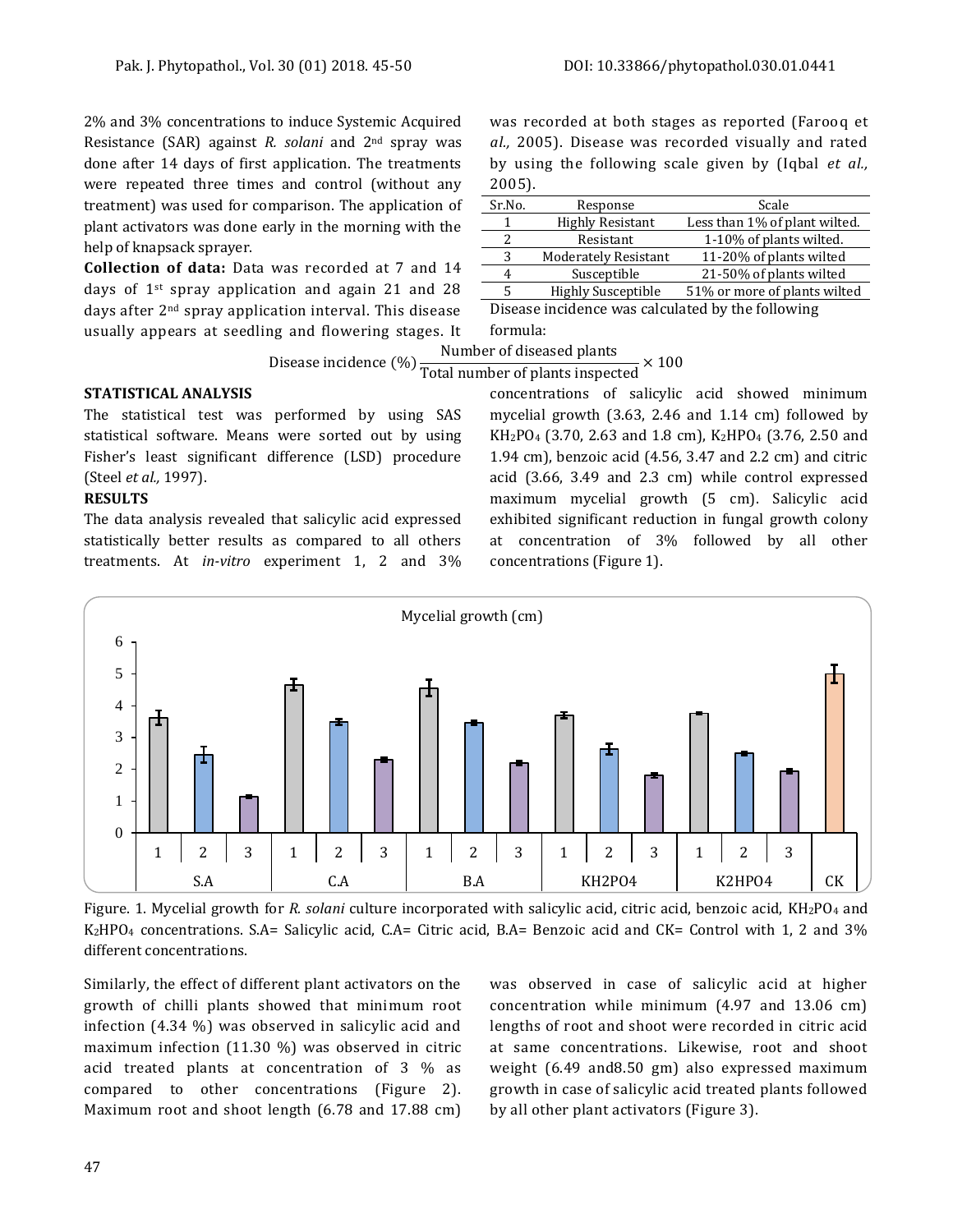

Figure 2. Efficacy of plant activators on root infection (%) caused by *R. solani*. S.A= Salicylic acid, C.A= Citric acid, B.A= Benzoic acid and CK= Control with 1, 2 and 3% different concentrations.



Figure 3. Effect of plant activators on plant growth and disease development. T1= Salicylic acid, T2= Citric acid, T3= Benzoic acid, T4= KH<sub>2</sub>PO<sub>4</sub>, T5= K<sub>2</sub>HPO<sub>4</sub> and T6= control with 1, 2 and 3% different concentrations.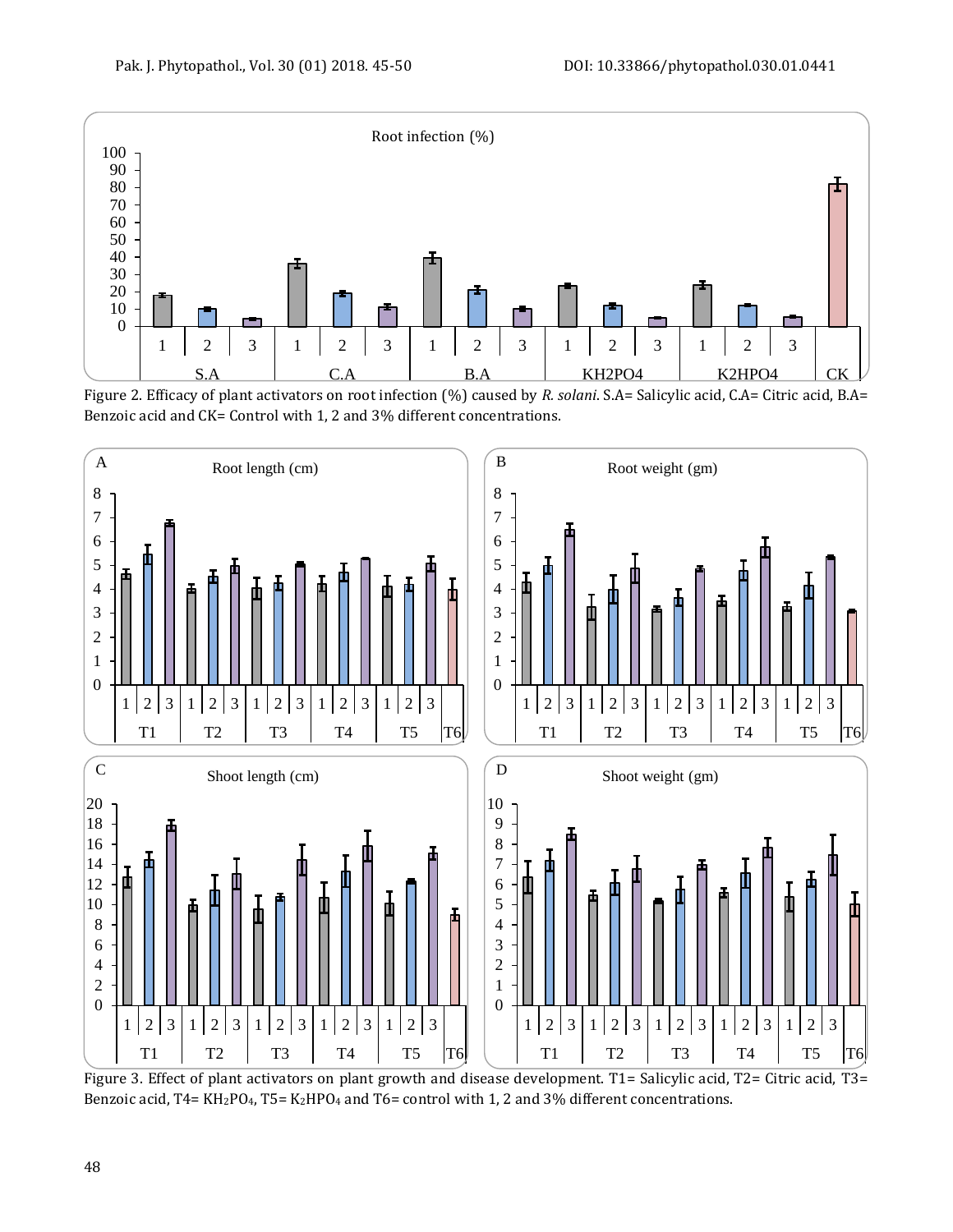The statistical analysis showed that 3rd application of salicylic acid after 21 days of interval minimum disease incidence was recorded as compared to others applications after consecutive days. Concentration of 3 % after 21 days of spraying salicylic acid showed minimum disease incidence (9.667%) followed by KH2PO<sup>4</sup> (16.433%), K2HPO<sup>4</sup> (20.241%), benzoic acid (23.367%) and citric acid (28.667%) while control expressed maximum disease incidence 86.467% (Figure 4).



Figure 4. Effect of plant activators on disease incidence (%) of *R. solani.* T1= Salicylic acid, T2= Citric acid, T3= Benzoic acid,  $T4 = KH<sub>2</sub>PQ<sub>4</sub>$ ,  $T5 = K<sub>2</sub>HPQ<sub>4</sub>$  and  $T6 =$  control with 1, 2 and 3% different doses.

#### **DISCUSSION**

To understand the biochemical modifications result to defensive conditions which could permit the development of the transgene with improved disease resistance or else innovative sort of plant defensive chemicals acting as stimuli to plant genetics for disease resistance tools (Ryals *et al.,* 1996). In this study five plant activators salicylic acid, potassium dihydrogen phosphate (KH2PO4), di-potassium hydrogen phosphate (K2HPO4), benzoic acid and citric acid were evaluated with three different concentrations (1, 2 and 3%). It was

noted that, salicylic acid at all concentrations (1, 2 and 3%) significantly (P≤ 0.05) decrease the mycelial growth, root infection, shoot infection and disease incidence as compare to other plant activators but 3% concentration is significantly more effective than other concentrations. Plants treated with salicylic acid showed best growth followed by all other plant activators. Benzoic acid performance is better than citric acid;  $KH_2PO_4$ ,  $K_2HPO_4$  while citric acid is better than  $KH_2PO_4$ ,  $K_2HPO_4$  and  $KH_2PO_4$  showed better results than  $K_2HPO_4$ . In tobacco and cucumber plants salicylic acid play a vital